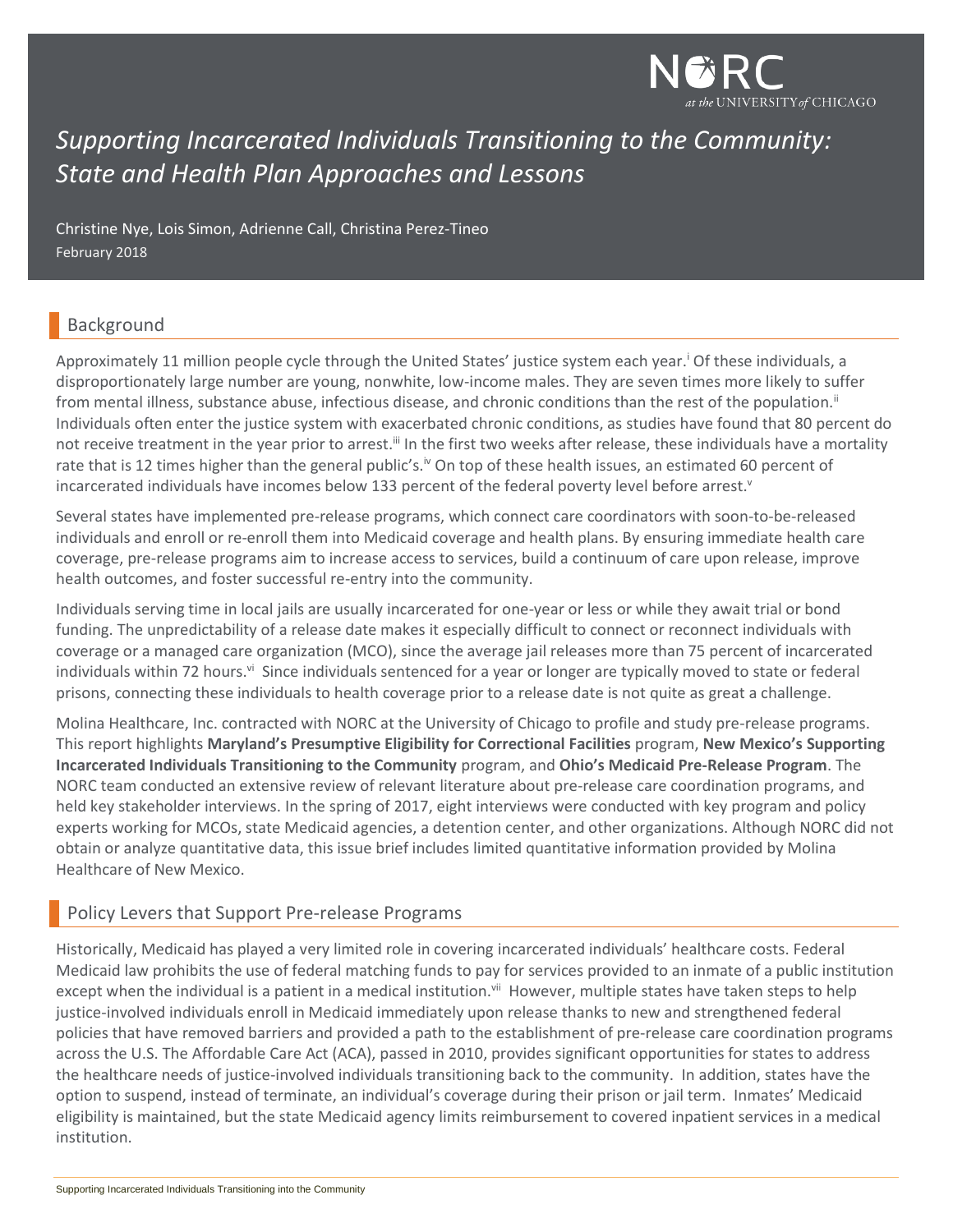#### **The Affordable Care Act**

- **Medicaid Expansion.** The ACA gives states the option of expanding Medicaid to non-disabled adults less than 65 years of age without dependent children with incomes below 133 percent of the federal poverty level. As of February 2018, 33 states and the District of Columbia have implemented an expansion<sup>viii</sup> and as a result many justice-involved individuals living in expansion states are now eligible for Medicaid coverage. $ix,1$
- **Presumptive Eligibility.** Presumptive eligibility is a Medicaid policy option that permits states to authorize qualified entities, such as federally qualified health centers, hospitals, and schools, to screen for Medicaid eligibility and temporarily enroll eligible individuals into Medicaid. The ACA expanded presumptive eligibility to include the Medicaid expansion population where most incarcerated adults fall, thus triggering state conversations on how presumptive eligibility can be leveraged to increase access to care. Most states have leveraged presumptive eligibility for inmates receiving in-patient services and/or are including presumptive eligibility as an option for inmates post-release. Other states are considering correctional facilities as a qualified entity to conduct presumptive eligibility determinations. For example, Maryland pursued a state plan amendment to allow the State to include correctional facilities as a qualified entity.

**Suspension of Medicaid upon Incarceration.** Benefits of suspension include greater ease to "re-activate" coverage than initiate a new application and to ensure timely coverage upon release.<sup>x</sup> Given the ACA expansions to presumptive eligibility and enrollment, many states are now exercising this option. As of July 2016, 16 states and the District of Columbia suspend coverage for the duration of an individual's incarceration. Fifteen states suspend Medicaid eligibility for a specific period of time (typically 30 days to one year) and the remaining states terminate Medicaid eligibility altogether.<sup>xi</sup> Not having to go through the eligibility and enrollment process anew when an individual is transitioned out of jail or prison reduces administrative burden on states and makes it easier to provide incarcerated individuals with post-release Medicaid-covered services.

### Program Overviews

While the use of one or more of the three federal Medicaid policy levers discussed above are viewed as prerequisites to developing pre-release programs, our study found that strong state and community leadership and robust state and local interagency partnerships are essential to the success of the program. Buy-in from key stakeholders, such as detention center and prison staff, MCOs, and local health departments, is also critical. Each program we studied relies on (or is developing the framework for) care coordinators to work with incarcerated individuals. The key goals for both pre- and post-release are to better coordinate behavioral and physical health services, enhance medication adherence, decrease inappropriate emergency department utilization, and lower recidivism. In addition, each program coordinates (or plans to coordinate) connections for individuals to a broad spectrum of social services and resources, such as housing and employment support programs. Across the board, the programs studied are taking a holistic approach to addressing the needs of this population, focusing on individuals' medical, behavioral health, and social needs post-release.

### **Maryland**

 $\overline{a}$ 

Maryland's expansion of Medicaid eligibility to low-income adults set the stage for the state to pursue a state plan amendment to designate correctional facilities as "qualified entities" for the purpose of determining presumptive eligibility for individuals who were unable to enroll in full Medicaid. Along with the goal to improve health coverage access for the justice-involved populations, these initiatives closely align with the state's efforts to boost access to opioid and other substance use disorder treatment. The Maryland Department of Health, where Medicaid is administratively housed, supports local health departments to conduct full Medicaid eligibility determinations in detention centers.

Set to launch in 2017 but pushed to 2018, the **Presumptive Eligibility for Correctional Facilities** program seeks to use presumptive eligibility as a secondary option for individuals who have challenges completing the full Medicaid application while incarcerated. Individuals who attempt, but do not complete, the full application are directed to the nearest local health department to complete the full application and enroll into an MCO upon release. In 2016, Maryland was selected to participate in the national **Connecting Criminal Justice to Health Care Initiative**, funded by the

<sup>&</sup>lt;sup>1</sup> It should be noted, however, that while most incarcerated individuals in expansion states qualify for coverage, some states enroll only select groups of individuals, such as those with disabilities, while seven states (Minnesota, Alaska, Hawaii, Arizona, Montana, Louisiana, and Illinois) expanded Medicaid but did not implement large-scale enrollment programs. Signed Out Of Prison But Not Signed Up For Health Insurance. (2016, December 06). Retrieved from http://www.npr.org/sections/health-shots/2016/12/06/504443879/signed-out-of-prison-but-not-signed-up-forhealth-insurance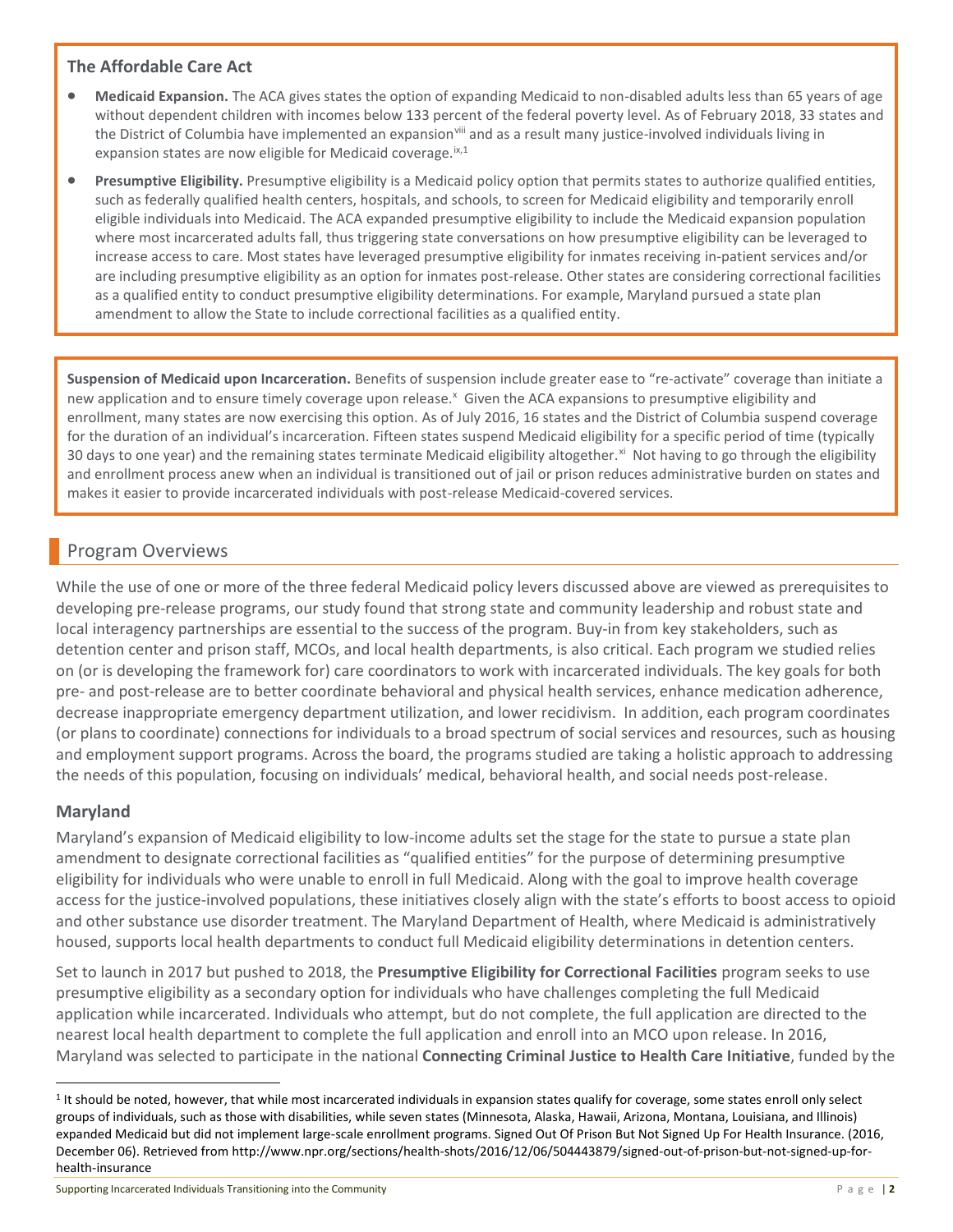U.S. Department of Justice Bureau of Justice Assistance.<sup>xii</sup> The initiative aims to increase coordination across all relevant health and criminal justice entities; improve data collection and exchange; leverage the available workforce; and ensure availability of appropriate resources. Through this initiative, the state Department of Health partnered with the Maryland Department of Public Safety and Correctional Services as well as health and detention centers within Baltimore, Harford, and Washington counties to explore the various models to develop the program currently being implemented statewide.

The Medicaid agency has allocated \$3M to boost the enrollment workforce and resources across the 24 jurisdictions for pre-release enrollment activities. For phase two, the state is working towards introducing a care coordination connection into its justice-involved efforts.

#### **New Mexico**

**Supporting Incarcerated Individuals Transitioning to the Community** is the result of collaboration among the New Mexico Human Services Department (Medicaid agency), Molina Healthcare of New Mexico and the Metropolitan Detention Center in Bernalillo County, which is in Albuquerque. The goal of New Mexico's program is to address the healthcare and social needs of incarcerated individuals upon their release from the Metropolitan Detention Center. The program connects Molina care coordinators with soon-to-be-released individuals to educate them about Medicaid benefits, assess their healthcare and social needs, and develop an individualized post-release care plan.

In April 2015, the New Mexico legislature passed legislation to initiate the **Medicaid for Incarcerated Individuals Program,** which authorized the Medicaid agency to suspend, rather than terminate, Medicaid coverage for incarcerated individuals. Legislation also passed designating correctional facilities as qualified entities, which allows them to determine presumptive eligibility for incarcerated individuals.

This legislation set the stage for leadership within New Mexico's Medicaid agency, the Metropolitan Detention Center, and Molina Healthcare of New Mexico to work together to establish the pre-release care coordination program. More recently, in July 2017, the Human Services Department issued a Letter of Direction, indicating all Medicaid MCOs will be required to engage with the 27 participating statewide detention centers and provide care coordination before and/or after release, as appropriate.

#### **Ohio**

Ohio state legislature expanded its Medicaid managed care program in 2014. Beginning that year, the Department of Rehabilitation and Corrections, Department of Medicaid, the Mental Health and Addiction Services Department, and all contracted MCOs began developing the **Medicaid Pre-Release Enrollment Program.** Unlike the Maryland and New Mexico programs, the state opted to implement the program in prisons, due to the challenges inherent in implementing such a program with the jail population, as discussed earlier. Ohio is also the only state of the three interviewed that requires all MCOs serving the Medicaid population to participate in its pre-release care coordination program.

Exhibit 1 provides a summary of the Maryland, New Mexico and Ohio programs. As of December 2017, Maryland's transition services are enrollment only; some counties are doing more but these efforts are not tied directly to a state initiative. The state has another program that works with detention centers to provide mental health service and care coordination, but this does not fall under the Medicaid Agency and is separate from presumptive eligibility initiative. While each of these three state programs are evolving, they are all designing and implementing models that best fit the needs of their specific state, localities and populations.

| EXHIBIT 1. PRE-RELEASE PROGRAM CHARACTERISTICS IN MARYLAND, NEW MEXICO, AND OHIO |                             |                        |                                    |                        |                            |
|----------------------------------------------------------------------------------|-----------------------------|------------------------|------------------------------------|------------------------|----------------------------|
| <b>State Program</b>                                                             | Program<br>Location         | Implementation<br>Date | <b>Justice Facility</b>            | <b>MCOs Involved</b>   | <b>Enrolled Members</b>    |
| Maryland: Presumptive Eligibility for<br><b>Correctional Facilities</b>          | Statewide                   | <b>July 2017</b>       | Jails<br>Prisons in<br>development | No                     | N/A                        |
| New Mexico: Care Coordination<br>Program for Jail-Involved Members               | <b>Bernalillo</b><br>County | June 2016              | Jail                               | 1 MCO<br>(August 2017) | 366<br>(January 2018)      |
| Ohio: Medicaid<br>Pre-Release Program                                            | Statewide                   | Sep 2014               | Prisons                            | All (5 total)          | ~19,000<br>(December 2017) |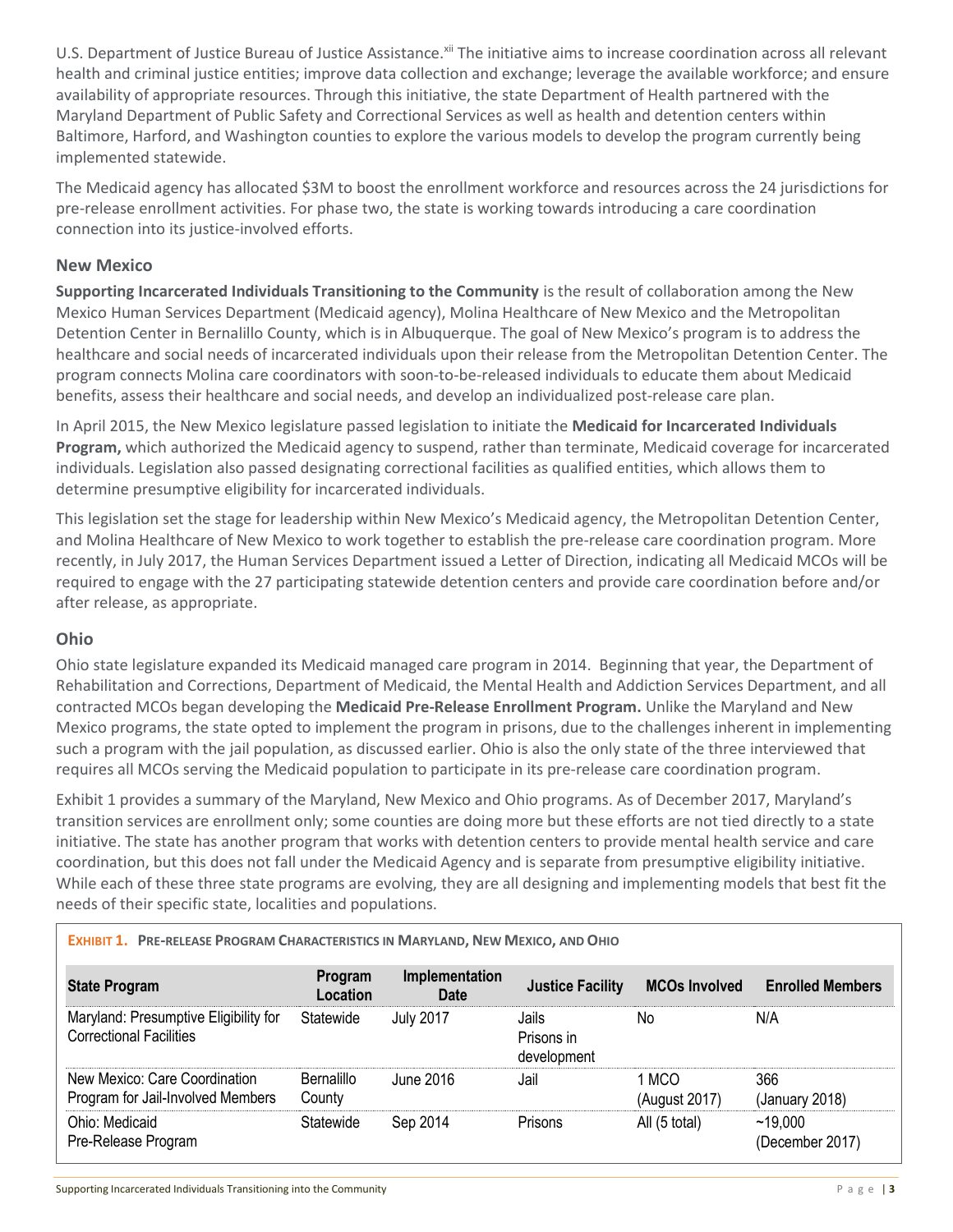### Importance of Leadership Support from All Key Partners, Communication among Partners and Adequate Timing for Program Design, and Implementation

**Importance of Support from All Partners.** The importance of strong advocates and program champions across all partners to ensure adequate funding and program support was a key theme of every person interviewed. Champions educate others about program benefits and highlight the potential return on investment to the state, local communities, health plans and their members and other stakeholders. Additionally, strong program leaders identify creative ways to link and utilize existing structures to build economies in the programs, such as using existing portals for program training or streamlining processes.

Securing MCO buy-in is critical, but can be a challenge, since MCOs are not directly compensated for pre-release activities when individuals are incarcerated, because Medicaid coverage is suspended.<sup>2</sup> To address this challenge, Ohio mandates MCO participation. In New Mexico, all MCOs expressed interest, though Molina was first to partner with the Metropolitan Detention Center as a pilot program. At the time of our interview with Maryland Medicaid officials, a formal conversation with MCOs about their involvement was being planned as part of its phase two approach.

Strong stakeholder partnerships must start at the earliest stages of planning and development. This was an important theme expressed by those we interviewed. In New Mexico, project pre-planning involved staff from all parties – the state Medicaid Agency, the Metropolitan Detention Center, and Molina Healthcare of New Mexico. Molina staff noted the invaluable and critical support received from Medicaid agency partners in cutting through red tape that might have otherwise prevented care coordinators from gaining necessary access to the Metropolitan Detention Center to do their work.

**Communication among Partners.** One common challenge across programs is the different vocabulary used among the various partners involved in developing the program; understanding each partners' language to facilitate inter-agency communication is particularly important during start-up (e.g., member or enrollee, retroactive eligibility, eligibility suspension, protected filing dates on the healthcare side versus inmates, lockdowns, charge sheets, and detention versus arrest on the justice side).

**Timing of Program Implementation.** New Mexico's planning took a full year before the "soft" start of the pilot program in June 2016. For one month before implementation, Metropolitan Detention Center staff worked with Molina members to educate them on the program and reported back to Molina and the state about the interest of individuals in participating. The "soft" start gave Molina and the Metropolitan Detention Center the time needed to work out design and technical issues prior to the "hard" start. The program was fully implemented on July 1, 2016, when Molina care coordinators began meeting in the jail with enrollees. Ohio also used a phased-in approach and first launched its program statewide in women's prisons, with all 27 state prisons and populations added by the end of 2016.

### Partnerships with State and Local Agencies, and Community Organizations

Creating partnerships among state and local agencies, community organizations, correctional facilities, and MCOs, if applicable, is a necessary ingredient to successful pre-release programs. Common partnerships include those with housing and employment support services, healthcare providers, peer recovery and substance use organizations, pharmacies, and pre-trial services and custody programs.

Each program utilizes resources and partnerships with different state agencies for needed services. For example, in New Mexico, members are assigned to social service coordinators at the Metropolitan Detention Center, who are the initial referral source to other agencies, including Molina. Molina also partners with the Albuquerque Center for Hope and Recovery to provide its jail-involved members with peer support, behavioral health services, job development, computer labs, and support groups. Members are also connected with transition services provided by the University of New Mexico Hospital to address psychiatric, forensic, behavioral, and social needs. A Community Custody Program with a triage room where Molina care coordinators can meet with members and work with them to address their needs is projected to open in May 2018. The Molina offices are located one block from the anticipated location of this triage space; Molina staff work with members who stop by the Molina offices any time during business hours.

 $\overline{a}$ 

<sup>2</sup> Suspension occurs when a member has been incarcerated for greater than 30 consecutive days.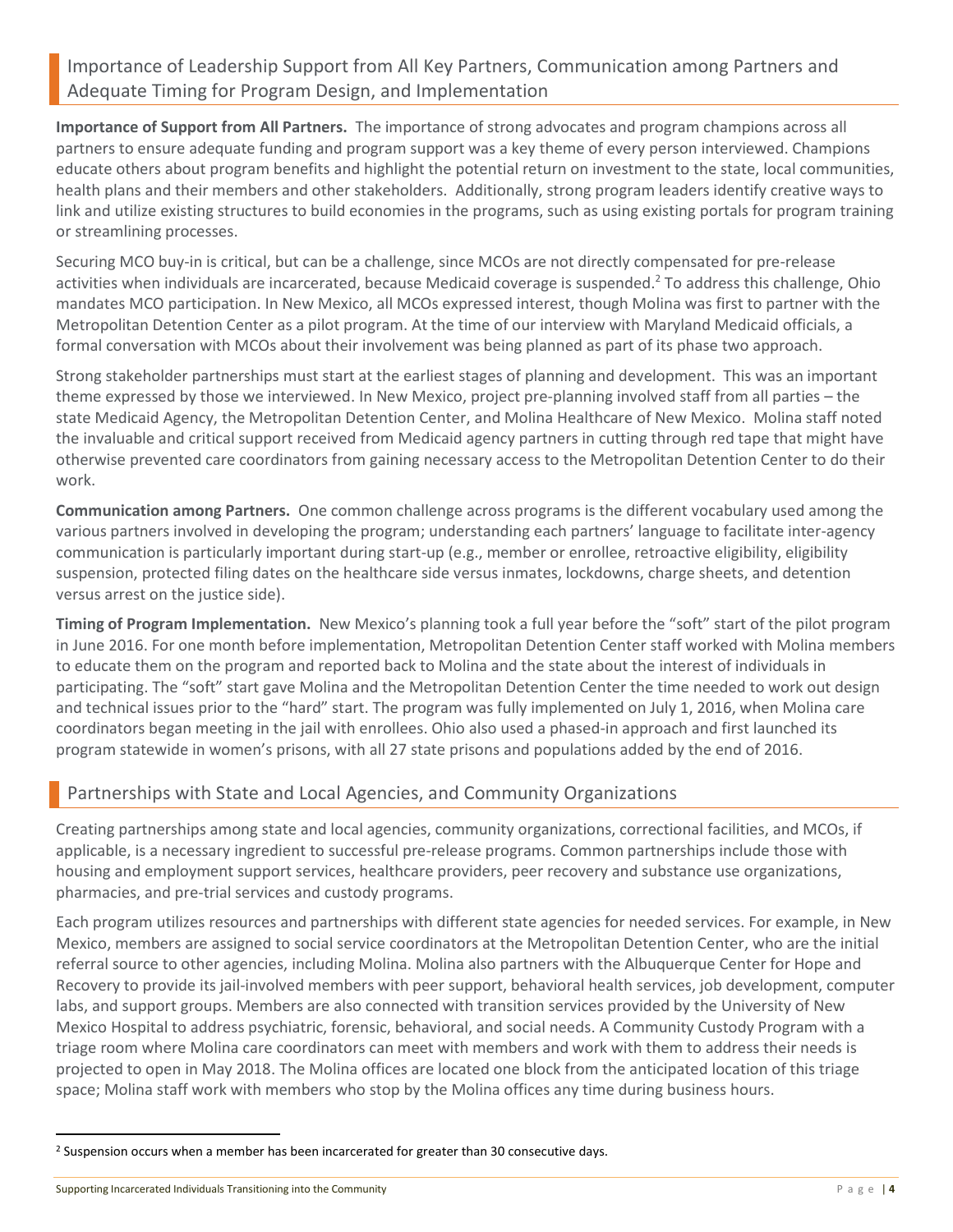In Ohio, partnerships between MCO care coordinators and parole officers help to coordinate successful transitions back into the community. In Maryland, the Medicaid Agency works with local health departments because of their strong connections with location detention centers, their role in Medicaid enrollment, and the on-site behavioral health and social services most provide.

# Program Operations

**Building Program Staff Capacity and Ensuring Safety.** Employing the right staff to work on pre-release programs is another key component for program success. Molina Healthcare of New Mexico identified two male care coordinators with relevant experience, who were interested in working on the program. They work with both the male and female populations at the detention center. One of these care coordinators is bilingual and serves the detention center's large Spanish-speaking population. Molina Healthcare of New Mexico also chose its care coordinators based on their job knowledge, approachability and ability to build rapport with incarcerated individuals. As of August 2017, the detention center had 12 social service coordinators, who coordinate care and provide case management for all individuals during their incarceration. A program manager and a social service supervisor, who serve as points of contact for the MCOs, oversee these coordinators. After referral, one social service coordinator is dedicated to assisting those who have selected Molina Healthcare of New Mexico as their health plan, introducing the individual to a Molina care coordinator and helping with program-related case management activities.

As in other states, Ohio MCOs carefully choose the care managers assigned to the program. For example, Molina Healthcare of Ohio assigned 12 case managers, primarily nurses and social workers, to the program. Staff were selected based on their previous experience or interest in the population and program. In Ohio, the prisons leverage Peer-to-Peer Medicaid Guides to educate their peers about the availability of the pre-release program and the benefits of care coordination. Incarcerated individuals are selected to participate as Guides as a reward for good behavior and are then given training to help them support and educate their peers.

In Maryland, local health department staff have presence in more than 80 percent of jails to conduct Medicaid determinations and are in the final stages of identifying staff in the remaining 20 percent. Maryland hopes to leverage these trained and screened health department staff, who are permitted to enter the county jails to assist with care coordination services as well.

Addressing the safety of care coordinators working within justice facilities is also critical. The Metropolitan Detention Center provides private, supervised rooms within the units where care coordinators meet with incarcerated individuals. Other safety concerns are addressed by not allowing incarcerated individuals to have any physical contact during meetings with care coordinators. The care coordinators notify the social services staff and guard for each unit prior to meeting with a member to ensure they are aware in case of a lockdown or other security issue. In Maryland, detention centers provide health suites in secured areas to address safety concerns and ensure health department staff entering the facilities are properly trained and oriented by detention center staff prior to starting their work. Ohio leverages existing video-conference capabilities, allowing care managers to meet remotely with incarcerated individuals throughout its 27 state prisons.

**Training MCO Staff.** Both state and MCO leadership highlighted the importance of thorough training for care coordination or care management staff regarding jail or prison policies, processes, safeguards and operations, as well as Medicaid program policies. In New Mexico and Ohio, MCO staff training occurs both inside and outside of the justice facilities. Molina care coordinators in New Mexico undergo the same training as correctional officers; the Metropolitan Detention Center provides jail orientation and tours of the facility, as well as safety courses prior to engagement with the facility, e.g. Defensive Tactics, Inmate Con Games, and Prison Rape Elimination Act training. Tours of the detention center allow care coordinators to observe procedures and increase their familiarity with the jail environment. Molina care coordinators in New Mexico have badges that allow them access to all Metropolitan Detention Center units and meeting rooms to meet with members. In Ohio, training for MCO care managers includes facility tours and meetings with Peer-to-Peer Guides.

**Information Technology (IT) Infrastructure and Data Sharing**. Leveraging existing technology is one of the biggest challenges noted by program leadership. Modifying existing IT systems to interface and communicate with each other is listed as key to optimizing resources and time and for smooth program operation and cost-effectiveness.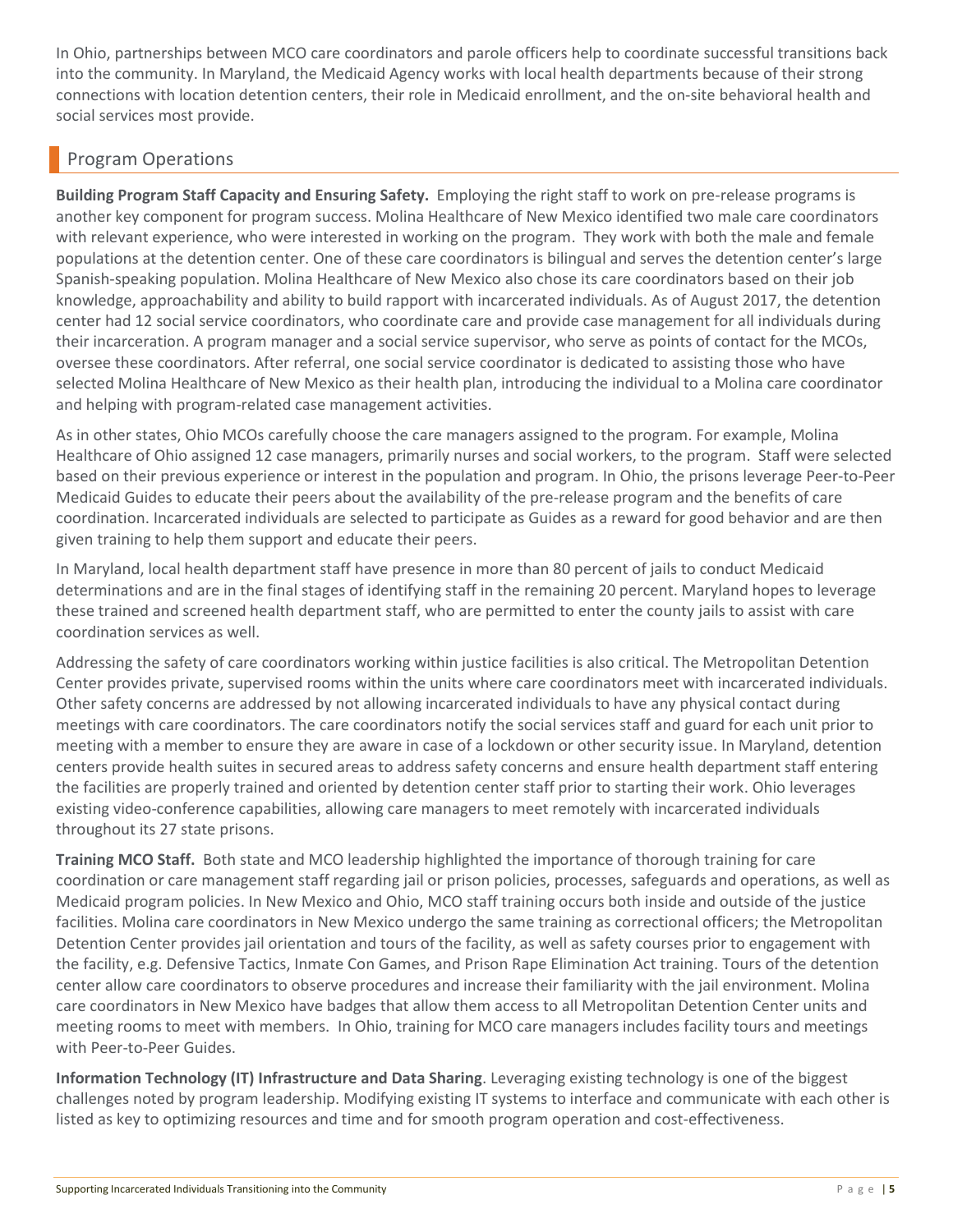Initially, Ohio manually shared data among all involved parties (Department of Medicaid, Ohio Department of Rehabilitation and Correction, prisons, and MCOs). Different parties used email, calls, or a portal to securely share files. Ohio has since moved to sharing most data on a centralized secure site, significantly improving cross-agency sharing. For example, re-enrollment forms are completed by incarcerated individuals and stored on the site. In New Mexico, the Human Services Department and the Metropolitan Detention Center complete an automated daily data exchange of incarcerated or released members, which is shared with all MCOs. Similar to New Mexico, the Maryland Department of Health and the Maryland Department of Public Safety and Correctional Services exchange incarceration data daily. This information is used to suspend Medicaid enrollees who become institutionalized in prisons only. Maryland is in the process of making similar arrangements with local detention centers.

## Eligibility and Enrollment Processes

State eligibility and enrollment processes require strong coordination and data sharing across agencies and involved entities. These processes include a multi-stepped approach that leads up to release and post-release care coordination. Exhibits 2 and 3 provide an overview and comparison of the data sharing, eligibility and enrollment processes and steps for New Mexico and Ohio, which are currently in operation.

| <b>EXHIBIT 2. NEW MEXICO AND OHIO ELIGIBILITY AND ENROLLMENT STEPS</b>                                                                                                                                                                                                                                                                                                                                                                                                                                                                                                                                                                                                                                                                                                                                                                                                                                                                                                                                                                                                                                                                                                                         |                                                                                                                                                                                                                                                                                                                                                                                                                                                                                                                                                                                                                                                                                                                                                                                                                        |  |  |  |  |
|------------------------------------------------------------------------------------------------------------------------------------------------------------------------------------------------------------------------------------------------------------------------------------------------------------------------------------------------------------------------------------------------------------------------------------------------------------------------------------------------------------------------------------------------------------------------------------------------------------------------------------------------------------------------------------------------------------------------------------------------------------------------------------------------------------------------------------------------------------------------------------------------------------------------------------------------------------------------------------------------------------------------------------------------------------------------------------------------------------------------------------------------------------------------------------------------|------------------------------------------------------------------------------------------------------------------------------------------------------------------------------------------------------------------------------------------------------------------------------------------------------------------------------------------------------------------------------------------------------------------------------------------------------------------------------------------------------------------------------------------------------------------------------------------------------------------------------------------------------------------------------------------------------------------------------------------------------------------------------------------------------------------------|--|--|--|--|
| <b>New Mexico Eligibility Determination</b><br>The state Human Services Department (Medicaid Agency) sends an<br>automated and updated eligibility roster, which includes Medicaid status<br>and detention location to Molina every day. Once a member has been<br>incarcerated for 30 days, their status changes to "incarcerated" and their<br>Medicaid status changes to "suspended."<br>The Metropolitan Detention Center identifies the members who are eligible<br>for care coordination. Social service coordinators at the detention center,<br>trained as presumptive eligibility determiners, have access to the state's<br>eligibility portal and pre-screen Molina members to ensure eligibility for the<br>pilot program.<br>The Metropolitan Detention Center sends voluntary program participant<br>referrals to Molina. Molina also provides MDC with a list of "high utilizers",<br>or those who have incurred greater than \$5,000 in claims.<br>In addition to data exchanged between Molina and the state, the detention<br>center sends the state its in-custody and releasing lists daily; the state<br>sends back the benefit status of incarcerated individuals daily. | <b>Ohio Eligibility Determination</b><br>The Ohio Department of Rehabilitation and Corrections<br>screens individuals and identifies those with Critical Risk<br>Indicators who are also eligible for pre-release care<br>management. <sup>3</sup><br>The Department of Rehabilitation and Corrections then sends<br>MCOs a list of incarcerated individuals who have enrolled in<br>their plan and includes information on who meets particular<br>Critical Risk Indicators.<br>• All three entities (MCOs, the Department of Rehabilitation and<br>Corrections, and the Ohio Department of Medicaid) have<br>access to the secure site and use it to share and obtain<br>information. Documents are stored on the site and users can<br>work from forms already online.                                              |  |  |  |  |
| New Mexico Enrollment in the Pre-release Program<br>Detention center staff educates eligible incarcerated individuals on the<br>program. If interested, the member signs consent and release of<br>information forms.<br>Detention center staff completes a pre-screen form with the member to<br>collect initial demographic, contact information, criminal history including<br>repeat offender status, type of charges, parole officer, bond information,<br>anticipated court date, and current legal status and sends this to Molina.<br>The following week, participants meet with a Molina care coordinator in the<br>jail. This is followed by the completion of both a Health Risk Assessment <sup>4</sup><br>and an initial face-to-face Comprehensive Needs Assessment (as<br>needed). <sup>5</sup> This assessment is completed within 60 days prior to release<br>with all individuals referred by MDC.<br>Post-release touch points are required in the home and electronically per<br>Medicaid contractual requirements.                                                                                                                                                        | Ohio Enrollment in the Pre-release Program<br>Incarcerated individuals participate in a pre-enrollment class<br>approximately 90 to 120 days before release. <sup>6</sup><br>Interested individuals fill out the necessary paperwork and<br>select an MCO.<br>Medicaid eligibility is determined and, if eligible, the individual<br>ш<br>is enrolled in the selected MCO.<br>ш<br>The MCO care manager conducts a video conference with the<br>individuals identified as having Critical Risk Indicators to<br>discuss and revise, if necessary, the draft transition plan.<br>For those who meet Critical Risk Indicator's criteria, upon<br>ш<br>release, individuals receive a Medicaid health plan ID card.<br>Within five days of release, the member and MCO care<br>manager meet about the transition process. |  |  |  |  |

<sup>&</sup>lt;sup>3</sup> Critical Risk Indicators include infectious disease or having at least two out of the three: serious mental illness, chronic condition, or recovery services level of care.

 $\overline{\phantom{a}}$ 

<sup>4</sup> Collects contact information as well as physical, mental, and long-term health care needs.

<sup>&</sup>lt;sup>5</sup> Required by HSD, the FCNA identifies the last time the participant met with a PCP or behavioral health provider and any needs related to activities of daily living, housing, or employment.

<sup>6</sup> For additional information on pre-enrollment and enrollment classes, see 'Care Management, Coordination, and Engagement' below.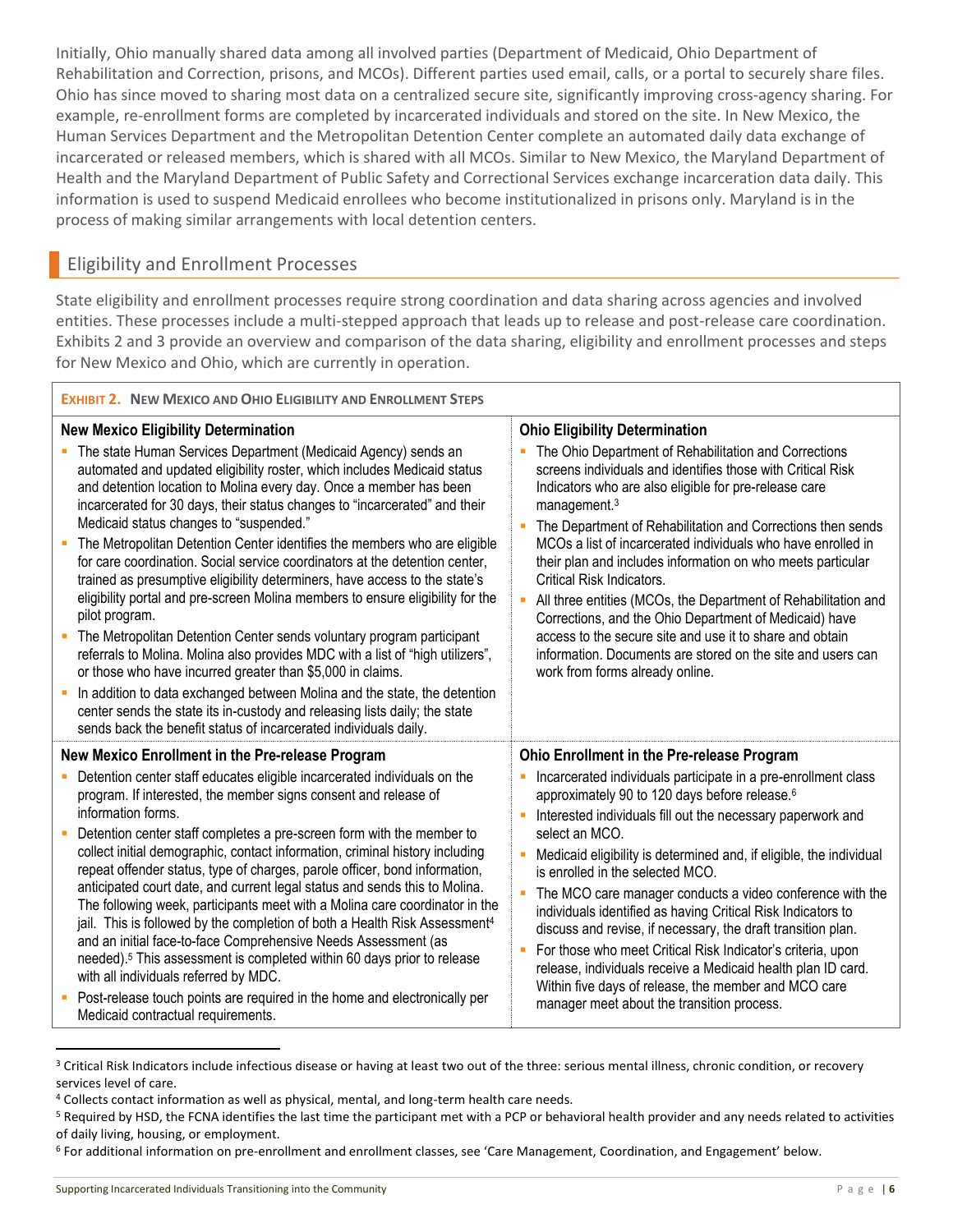EXHIBIT 3. SUMMARY OF SIMILARITIES BETWEEN NEW MEXICO AND OHIO ENROLLMENT AND DATA SHARING PROCESSES FOR PROGRAM PARTICIPANTS



\*Table acronyms: HSD – Human Services Department (New Mexico); MDC – Metropolitan Detention Center; FCNA – Face to Face Comprehensive Needs Assessment; DRC – Department of Rehabilitation and Corrections; ODM – Ohio Department of Medicaid; CRI – Critical Risk Indicators; CC – Care Coordinators; CM – Care Manager, TP – Transition Plan.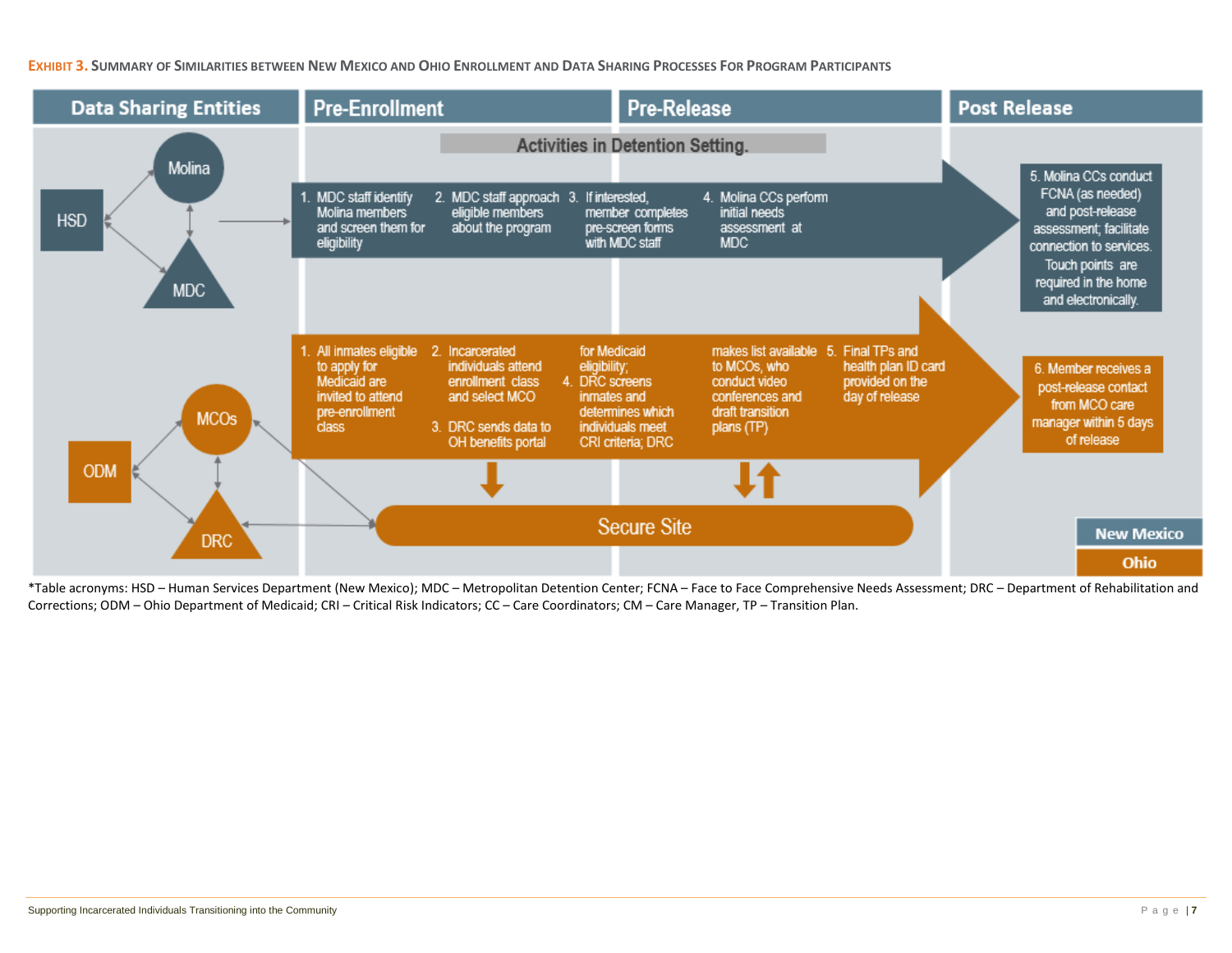Timely care management is critically important for a released individual's successful transition to the community. This includes connecting newly released individuals to health and behavioral health services, community agencies, and identifying and addressing other barriers to a successful transition.

**Engagement.** In New Mexico, the Metropolitan Detention Center noticed that as more incarcerated individuals are participating in the pre-release care coordination program, other individuals have become more interested in it, most likely due to the positive feedback they hear from past participants. The Metropolitan Detention Center is also working to better identify individuals who are in jail for short periods and who may slip through the cracks; for example, an individual may post bond and be released before meeting with a care coordinator. Metropolitan Detention Center is in the process of making changes to the jail management system to create and test an alerting system that notifies MCOs when a member is released.

**Education.** As noted above, Ohio's prisons offer incarcerated individuals pre-enrollment and enrollment classes during which designated Peer-to-Peer Guides educate individuals about the benefits of applying for Medicaid prior to release, and of Medicaid managed care. Peer-to-Peer Guides do not assist with MCO selection, but provide information and the tools needed for an individual to make an educated choice. For individuals identified as having a Critical Risk, the Guides provide additional information on the transition plan and the benefits of care management. In New Mexico, Metropolitan Detention Center staff educate individuals about Medicaid and give them the option of enrolling. Center social service coordinators do not assist with MCO selection, but inform individuals about the benefits of managed care and provide information on value-added services provided by MCOs. Additionally, for those who enroll in Molina Healthcare and qualify for the care coordination program, detention center social service coordinators educate Molina members about the pre-release program prior to a Molina care coordinator visiting the member in the facility.

**Transition Planning.** In Ohio, the first step in the transition planning process is to identify which individuals have Critical Risk Indicators. The Department of Rehabilitation and Corrections then sends MCOs a list of those who have a Critical Risk and are enrolled in their MCO.<sup>7</sup> After attending pre-enrollment classes, qualifying and interested individuals complete the necessary care coordination program paperwork. Incarcerated individuals complete their enrollment paperwork on an electronic form that is saved on a secure site. MCO care managers access this information on the secure site to develop a draft transition plan, which is presented to the individual for discussion via videoconference. The videoconference, which typically lasts about 20 minutes, provides MCO staff the opportunity to confirm contact information, identify the participant's needs, and modify the draft transition plan, as needed. The assessment helps maintain member engagement, particularly for those who were initially hesitant about participating. Following the videoconference, the health plan care manager finalizes the transition plan, which is presented along with a Medicaid health plan ID card to the individual upon release from prison.

In New Mexico, Metropolitan Detention Center's social service coordinators work with incarcerated individuals to identify resources that will help them transition into the community. While their efforts are focused on high and moderate need individuals, they also engage in planning with individuals who only need to be connected to specific resources. Molina care coordinators complete the state-mandated health-risk assessment, a 12-question survey that addresses physical, mental, and long-term health needs. If the assessment determines that an individual requires a higher level of care coordination post-release, Molina care coordinators then complete the 30-page face-to-face Comprehensive Needs Assessment, which covers daily living activities and identifies necessary post-release services. If there is not enough time to complete the comprehensive assessment prior to release, Molina care coordinators meet and conduct the assessment post-release.

**Post-Release.** In New Mexico, upon release, the Molina care coordinator performs another in-person assessment to evaluate the individual's new living situation and needs, notes any changes, and works with the prospective member to establish connections with appropriate services and supports post release. Molina has established relationships with a variety of services in the community to provide members with contacts outside of the healthcare system. For example, Molina partners with pharmacies so that individuals can leave the detention center with prescriptions issued during incarceration (excluding controlled substances) that they may require and assists them in obtaining 90-day supply prescriptions via mail order, if getting 30-day prescriptions filled at a local pharmacy is not feasible. Prior to, or in

 $\overline{a}$ 

<sup>7</sup> See Enrollment section above.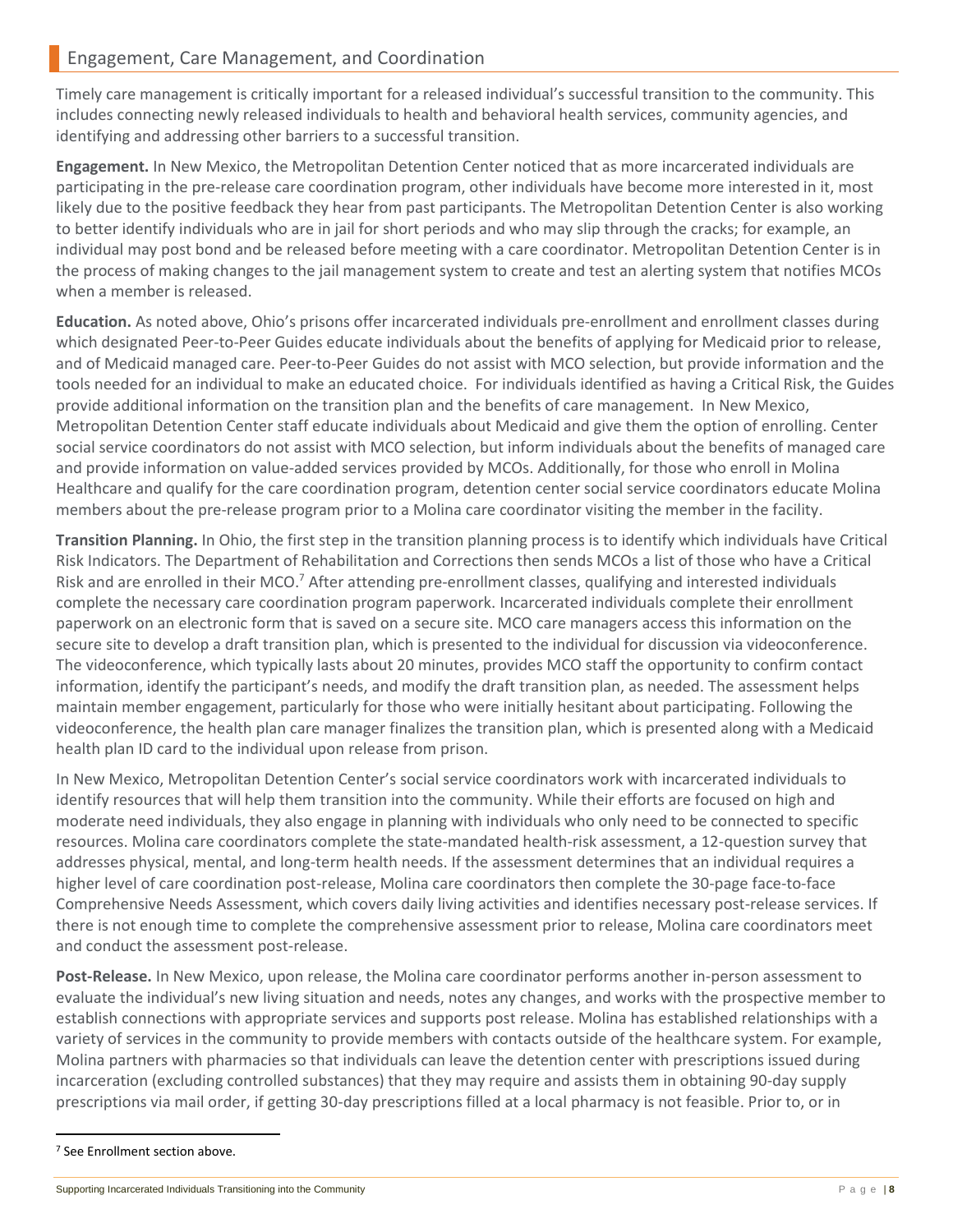conjunction with Molina's involvement, Metropolitan Detention Center staff provide incarcerated individuals with many intervention options.

In Ohio, for those at Critical Risk prior to release, the MCO care manager will have already scheduled any appointments needed by a member immediately following release. Once a member is released from prison, MCO care managers reach out to the member within five days. Care managers will confirm that a member received the final transition plan, identify any barriers the member may have encountered in making scheduled appointments, and discuss any concerns or needs the member has as they re-engage with the community. While the program is designed to be transitional and help members through the prison-release process, care managers will work with a member as long as he or she chooses to engage with the program.

As noted above, Maryland plans to develop a program to connect released individuals with a short-term care coordinator employed by the local county health department who will connect members to an MCO and will help members to transition back into the community.

#### **Molina Health Care of New Mexico: Metropolitan Detention Center Care Coordination in Action**

Molina Healthcare of New Mexico's first engagement with this member was during a visit to the Metropolitan Detention Center During the Health Risk Assessment and Comprehensive Needs Assessment, the individual indicated that he had been using illegal drugs for the past 20 years and had contracted HIV and Hepatitis C. Prior to this engagement, the member had received sporadic medical care. Upon his release, a Molina care coordinator reconnected with the member and assisted him in establishing contact with an Intensive Outpatient Program for substance abuse. The care coordinator also assisted the member in re-establishing a relationship with a physical health provider to receive treatment for HIV and Hepatitis C. The member has continued to engage with his Molina care coordinator for health-related questions, as well as questions regarding community resources. As of March 2017, the member stated that he had completed his outpatient program and intends on continuing to attend behavioral health appointments with his providers.

#### **Molina Health Care of Ohio: Pre-Release Program In Action**

A 53-year-old Molina member, diagnosed with a variety of chronic illnesses, mental health disorders, and substance use issues, was released in September of 2016. Through a teleconference prior to his release, a Molina case manager worked closely with the member to develop his transition plan. Post-release, the member was very overwhelmed with managing his illnesses but found support in his frequent contact with his case manager. The member sought treatment and reported that his case manager helped him to receive his final transition plan and attend his scheduled appointments. The member also reported that he was able to consistently obtain and fill his prescriptions to manage successfully his health conditions. The member has not visited the emergency room since his release. The member continues to maintain an open relationship with his case manager and stated during his most recent contact, "Thank you, you have helped me every time I've called."

### Program Impact and Quantitative Findings

The pre-release programs highlighted in this issue brief are at different stages of implementation and, as such, the data available regarding program outcomes varies. Since Maryland has yet to launch its program and Ohio has not made its program data public at the time of this report, this brief only includes a summary of preliminary quantitative information supplied by Molina Healthcare of New Mexico. As noted earlier, NORC did not conduct a quantitative analysis for this study and therefore is unable to assess whether differences are statistically significant.

**Demographics.** Molina Healthcare of New Mexico reports that 63 percent of its pre-release program population identifies as Hispanic, compared to approximately 49 percent of the residents in Bernalillo County.<sup>xiii</sup> The second largest population of pre-release program participants is white (24 percent), followed by smaller populations of Black (7 percent) and Native American (5 percent) members. Seventy-two percent of Molina's members participating in the prerelease program are ages 38 or younger.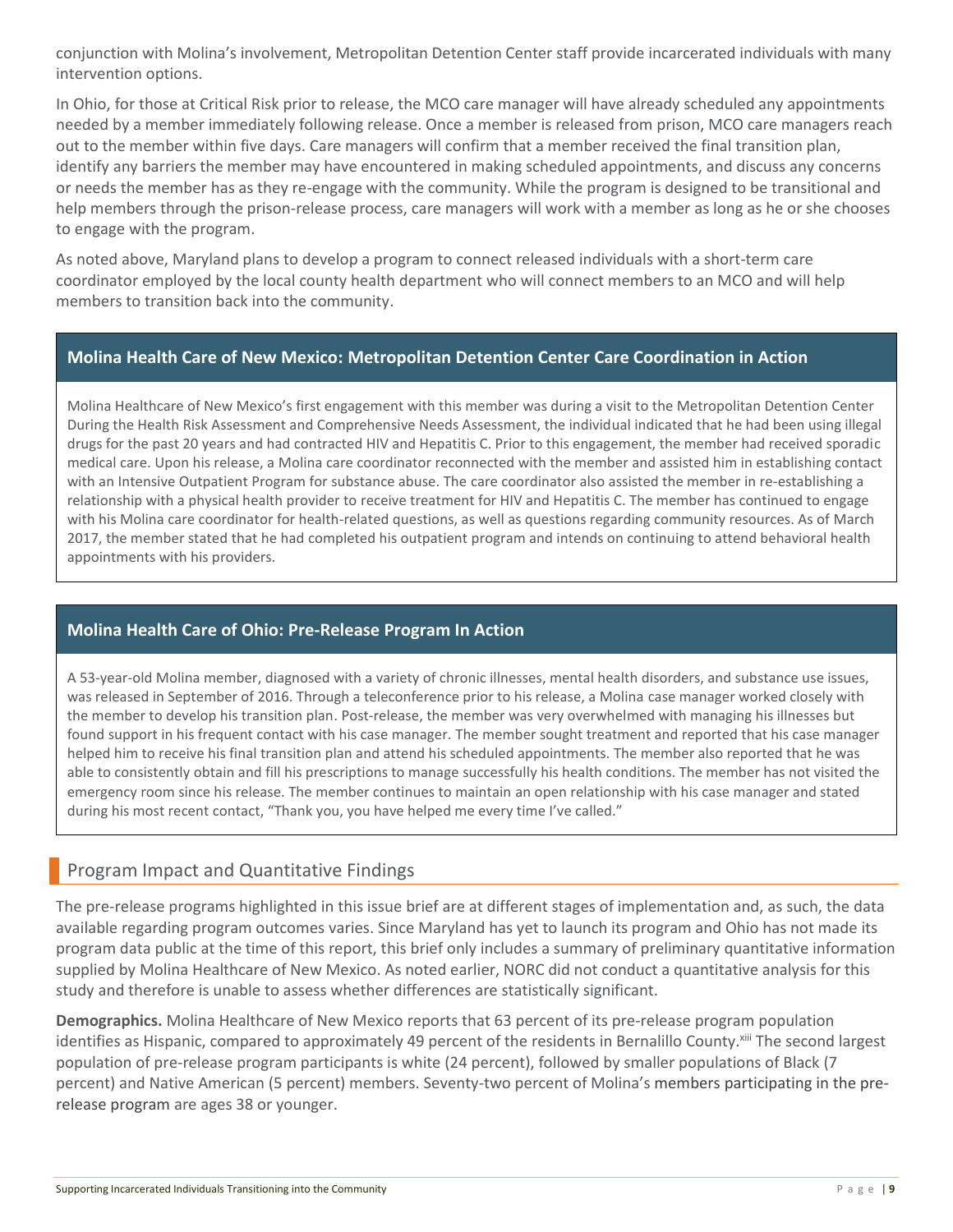**Program and Utilization Outcomes:** As of December 31, 2017, the Metropolitan Detention Center had engaged 366 incarcerated individuals who agreed to participate; 21 declined to participate.

Molina reported that among program participants, those ages 18- 28 and 28-38 showed higher patterns of health service utilization compared to other age groups (Exhibit 4).

Information provided shows a decrease in emergency department claims, inpatient utilization, and behavioral health and physical health services for Molina pre-release program participants compared to Molina members who were or had been previously incarcerated and had not enrolled in the pre-release program.<sup>8</sup> From October 2017 data, pharmacy claims among the Molina population decreased after participation in care coordination. Molina anticipated these claims would increase as individuals

#### **EXHIBIT 4. MOLINA HEALTHCARE OF NEW MEXICO SERVICE UTILIZATION IN APRIL 2017, BY AGE GROUP**



became more engaged with health services; further data are needed to understand this finding. The cost of those participating in the program was \$3,941 per month versus \$11,795 per month for those not receiving Molina care coordination. Lastly, Molina's calculations as of November 2017 found that the recidivism rate of participants was 15 percent compared with 25 percent for those who did not engage with the program compared to 57 percent nationally, suggesting the program might be helping members effectively engage and live within their communities.

### Lessons

 $\overline{a}$ 

This review highlights key themes across programs that may be helpful to other states, localities, and MCOs considering pre-release or justice-involved programs for the Medicaid population.

**Garnering Buy-in from All Partnering Entities is Key.** Organizational leadership from multiple entities - State Medicaid Agencies, Departments of Corrections, justice facilities, MCOs, and community organizations – all play vital roles to the success of a program.

**Gaining MCO Involvement is Critical.** While Ohio required MCOs to participate in pre-release programs, at the time of our interviews, Maryland and New Mexico had not. Since the interviews, New Mexico has issued guidance requiring all MCOs and all detention centers to participate. Since MCOs are not directly compensated for pre-release activities, some MCOs have questioned the benefits that can be realized from investing in these activities. Alternatively, in Ohio, care management costs are accounted for in the capitation payment for the member that is paid to the MCOs during the month of release. However, as Molina Healthcare of New Mexico's initial program data shows, better pre- and postrelease engagement may improve health outcomes and lower recidivism rates for participants. As a result, the MCOs responsible for a member's care may be more likely to develop and participate in pre-release programs, even if they are not paid directly for engaging members.

**Communication is Vital.** Clear, frequent communication among partners at every stage in the process is essential, especially during the eligibility and enrollment phase. Strong cross-agency partnerships have played a large role in program success. Effective strategies include developing an alert system for when an individual is, or about to be, released, and flagging individuals who are likely to exit the criminal-justice system quickly.

**Having the Right Staff to Educate, Engage and Gain the Trust of Incarcerated Individuals is Essential.** For a variety of reasons, incarcerated individuals are often reluctant to trust staff. Gaining the trust of incarcerated individuals and their families requires time, positive word-of-mouth support from peers and program staff, and staff who can quickly engage and develop rapport with individuals.

**Programs should be Thoughtfully Tailored.** The most effective programs consider every step in an area's criminal justice system cycle, from prevention to re-integration to possible recidivism. Interventions will likely be different for every

<sup>&</sup>lt;sup>8</sup> There are potential challenges with making this comparison though there are opportunities to mitigate these challenges. However this work is outside of the scope of the current project.

Supporting Incarcerated Individuals Transitioning into the Community **P** a g e | 10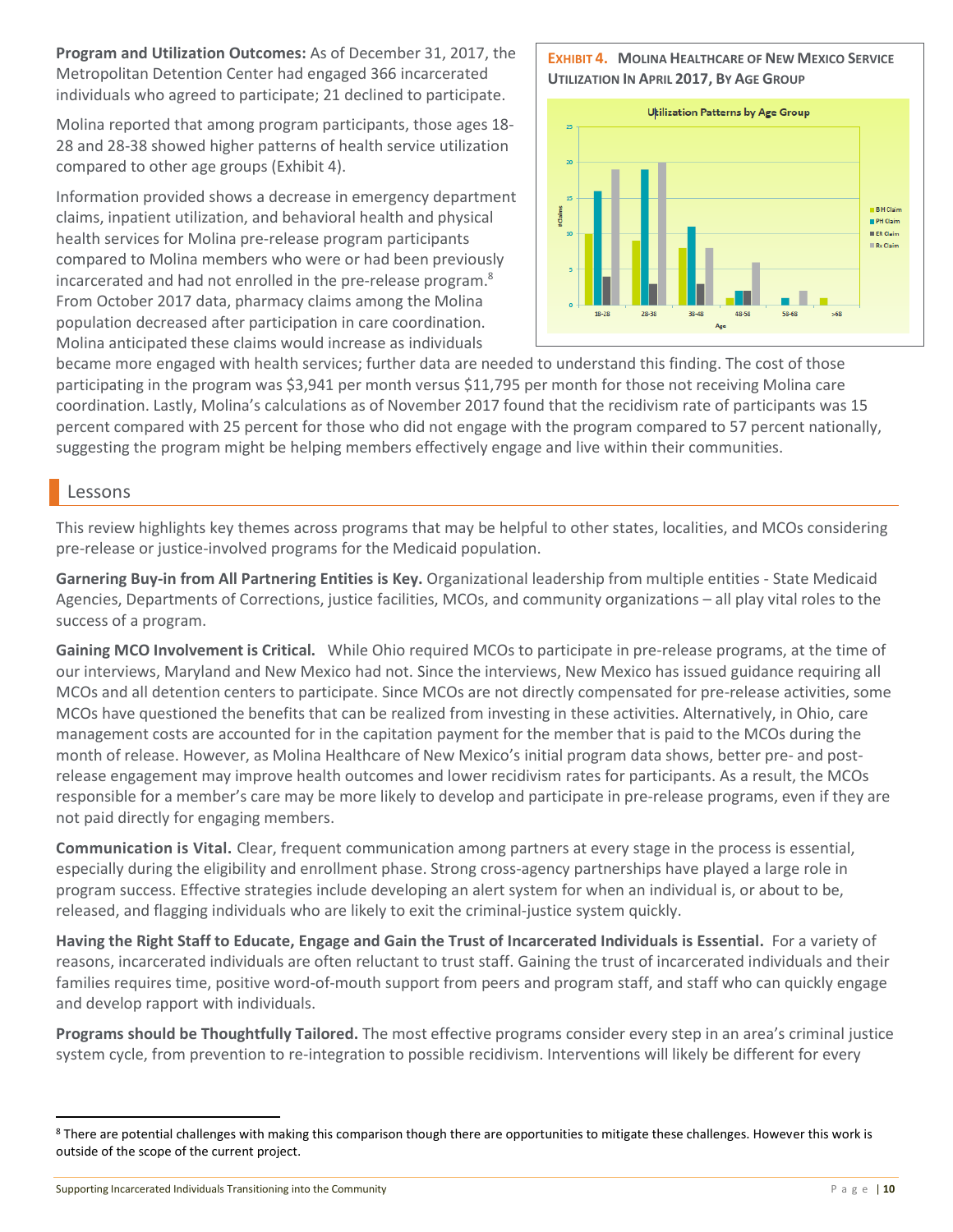locality and its political, healthcare and social services environment. Care or transition plans should correspond to a person's specific needs and priorities and be aligned with resources and supports available in the community.

**Data Sharing is Difficult and Takes Time, but is Necessary.** In both New Mexico and Ohio, the programs started with manual processes and became more automated over time, which greatly improved data sharing capabilities and efficiency. Stakeholders should be flexible and anticipate that systems will evolve over time.

**Sustainability and Funding Support Rely on Data that Highlights a Program's Impact.** Receiving continued support for these programs from state legislators, local officials, MCOs, and other stakeholders is more likely when there is evidence of improved health outcomes, reduced recidivism, and increased state and local savings. Tangible indicators of success include reductions in uncompensated care, appropriate use of health services, avoidance of emergency room and inpatient stays, and reduced recidivism. Evidence of positive results in utilization and outcomes also will help encourage MCOs to participate.

**Medicaid Coverage plus Care Coordination Assists Transitions Back into the Community.** Enrolling eligible individuals into Medicaid and arranging post-release health services fosters an individual's successful reentry into the community. This is achieved by conducting a health risk assessment, developing a transition plan, addressing a member's most pressing concerns, connecting them with required services, and closely monitoring outcomes. It is also crucial that the care plan is shared among partnering agencies, for example, detention center social service coordinators, to reduce duplication of efforts, maximize services, and provide consistency in the coordination of care.

## Conclusion

The programs addressed in this brief are still in their early stages; with time, their long-term impact will become clearer. Any changes to the ACA that may lead to the loss or reduction of federal matching funds for the Medicaid expansion population could create uncertainty for the future of pre-release programs. Despite this, states will likely continue to consider and implement these types of programs, if there is evidence that pre- and post-release care coordination positively impacts justice-involved individuals and improves their health, their transition to the community, and their likelihood of remaining outside of the justice system. In New Mexico, preliminary information provided by Molina Healthcare of New Mexico shows reduced emergency department visits, increased use of health services, and lower recidivism rates compared with the Metropolitan Detention Center population not choosing to participate in the program. 9 In time, programs may continue to expand to new MCOs, detention centers, and states. New Mexico, for example, is now requiring all MCOs to work with 27 detention centers statewide, engaging with members while they are incarcerated and connecting with them after release. For example, New Mexico is initiating this expansion by establishing similar projects with the Santa Fe Jail, the Dona Ana, Roswell Detention Center, and McKinley County correctional facilities. These types of pre-release programs demonstrate how cross-agency partnerships and effective care coordination can increase access to coverage for hard to reach and vulnerable populations.

### Acknowledgements

 $\overline{a}$ 

This brief was prepared by NORC at the University of Chicago with funding from Molina Healthcare Inc. The authors wish to thank Carolyn Ingram and Brianna Ensslin from Molina Healthcare, Inc. as well as others who contributed their knowledge and perspectives to the development of this brief, including individuals from Molina Healthcare of New Mexico and Ohio, the Metropolitan Detention Center, the New Mexico Human Services Department, the Ohio Department of Medicaid, the Maryland Department of Health, the Center for Health Care Strategies, and Community Oriented Correctional Health Services (COCHS).

<sup>&</sup>lt;sup>9</sup> There are potential challenges with making this comparison though there are opportunities to mitigate these challenges. However this work is outside of the scope of the current project.